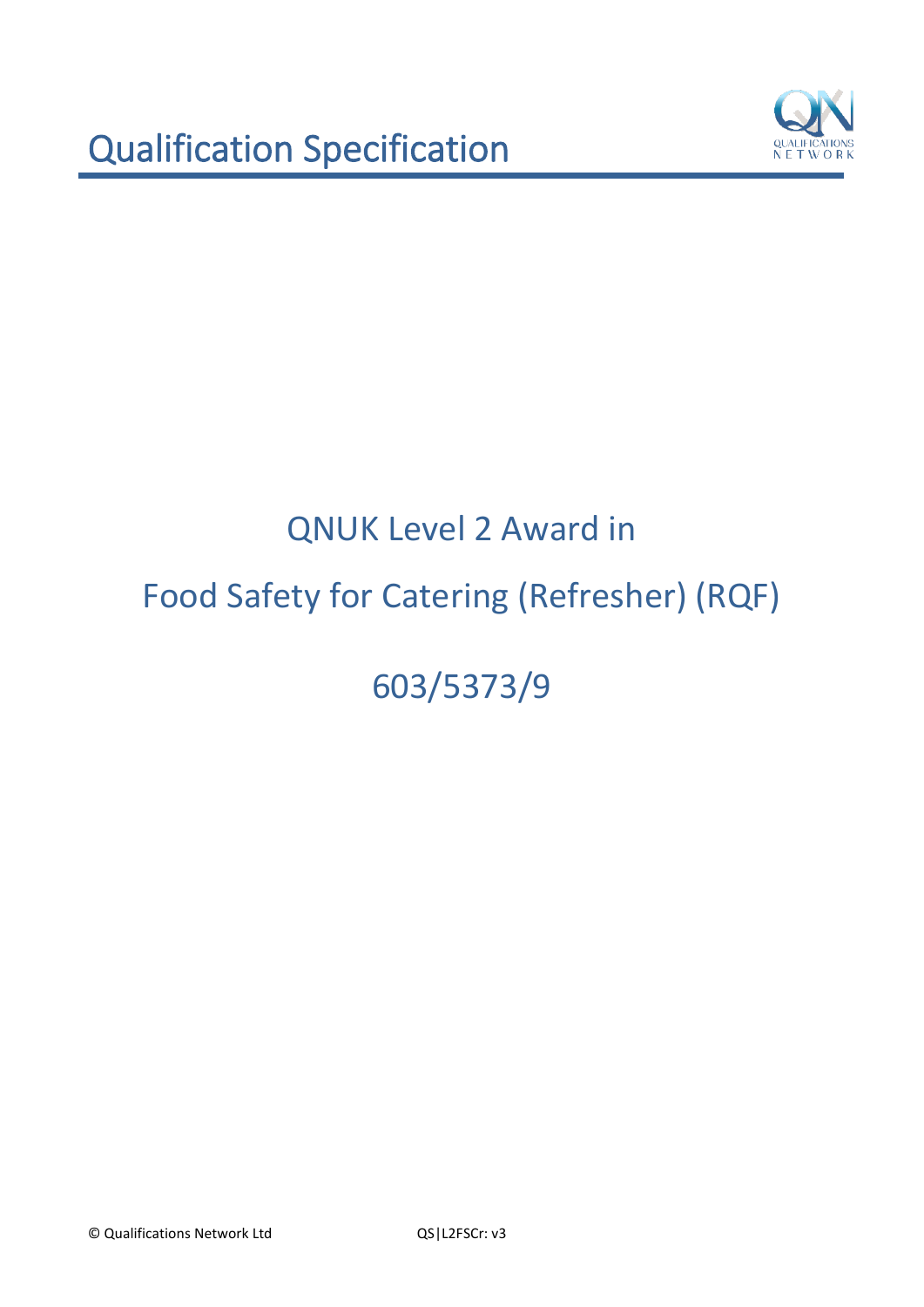

# **Contents**

| 1.    |  |
|-------|--|
| 2.    |  |
| 3.    |  |
| 4.    |  |
| 5.    |  |
| 6.    |  |
| 7.    |  |
| 8.    |  |
| 9.    |  |
| 10.   |  |
| 11.   |  |
| 12.   |  |
|       |  |
| 13.1. |  |
| 13.2. |  |
| 13.3. |  |
|       |  |
|       |  |
| 15.1. |  |
|       |  |
|       |  |
|       |  |
|       |  |
|       |  |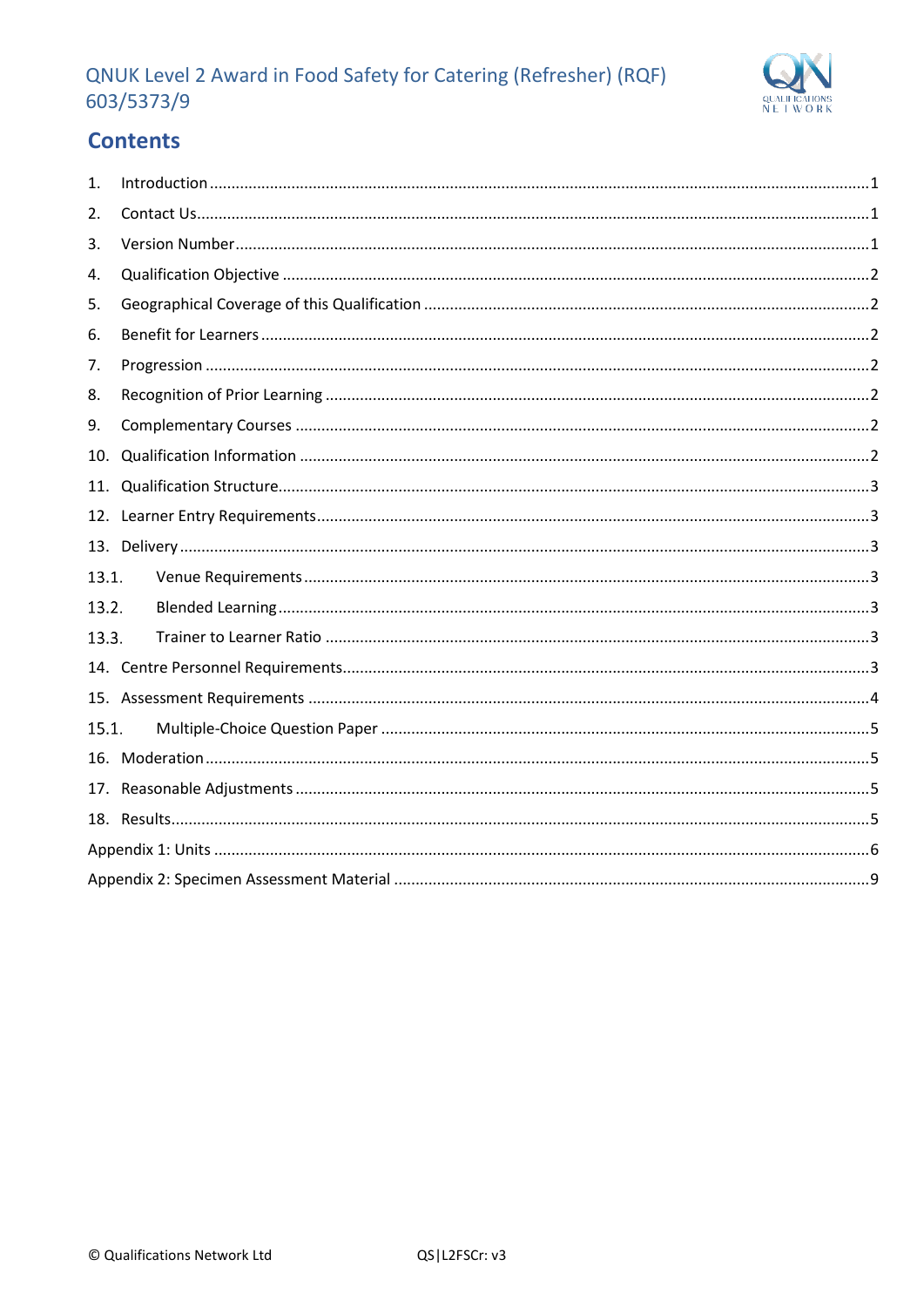

# <span id="page-2-0"></span>**1. Introduction**

Qualifications Network Limited (QNUK) is an Awarding Organisation recognised and regulated by the Office of Qualifications and Examinations (Ofqual) in England, the Council for Curriculum, Examinations and Assessment (CCEA) in Northern Ireland and Qualifications Wales.

This specification outlines key information required by users of this qualification to ensure they can make an informed decision about the suitability of the qualification they are taking or proposing to take for the purposes that they intend to use it.

# <span id="page-2-1"></span>**2. Contact Us**

Please get in touch if you need any advice or guidance with this qualification.

#### **Head Office:**

Qualifications Network First Floor Offices 86A Lancaster Road Enfield Middlesex EN2 0BX

Email: [centres@qnuk.org](mailto:CentreSupport@Qualifications-Network.co.uk) Tel: 020 3795 0559

# <span id="page-2-2"></span>**3. Version Number**

Centres should make sure they are using the most up to date document by checking the footer which will confirm the current version number.

| Document owner          | <b>Qualifications Manager</b> |
|-------------------------|-------------------------------|
| Date last updated       | 21/01/2022                    |
| <b>Next review</b>      | 20/01/2024                    |
| <b>Status</b>           | Approved                      |
| Version                 | 3                             |
| Document control number | QS1L2FSCr                     |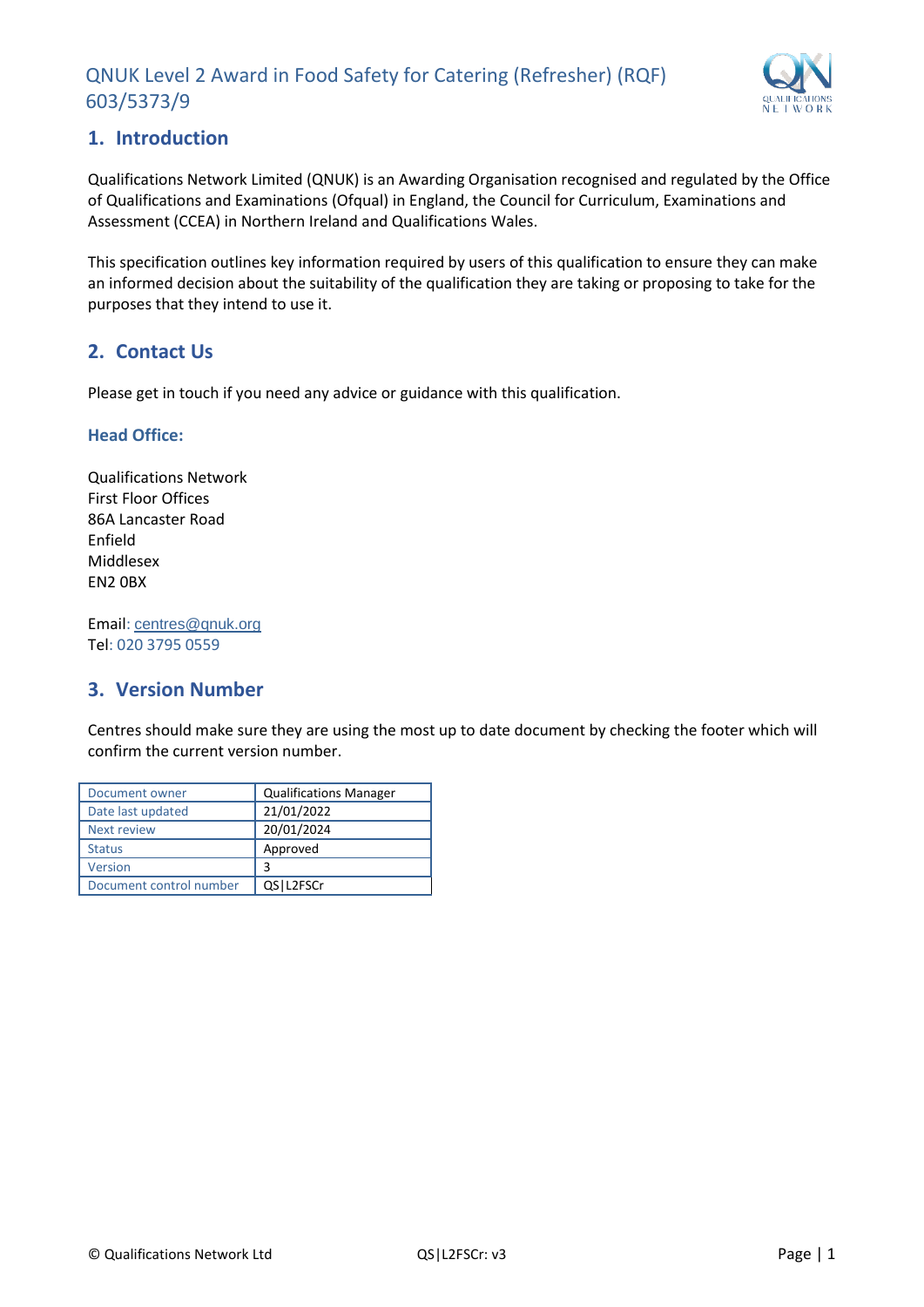

# <span id="page-3-0"></span>**4. Qualification Objective**

This qualification is aimed at those working, or returning to work, in a food related business. A food handler must know how safer food handling minimises the risk of food related illness. Typical learners are those who handle food in a catering environment, including those working in restaurants, cafes, mobile catering units. It is also useful for those who handle food as a part of their role, for example child minders and care workers. This qualification will support a role in the workplace.

As this is a refresher course learners must have previously completed a Level 2 Award in Food Safety qualification.

# <span id="page-3-1"></span>**5. Geographical Coverage of this Qualification**

This qualification is available in England, Wales and Northern Ireland.

## <span id="page-3-2"></span>**6. Benefit for Learners**

This qualification will provide learners with the knowledge and understanding to work safely in the catering industry and will provide transferrable skills into other sectors where safe handling of food is required.

# <span id="page-3-3"></span>**7. Progression**

Learners could progress to:

- QNUK Level 3 Award in Food Safety Supervision for Catering (RQF)
- employment

## <span id="page-3-4"></span>**8. Recognition of Prior Learning**

QNUK are unable to accept requests for recognition of prior learning (RPL) for this qualification.

#### <span id="page-3-5"></span>**9. Complementary Courses**

This qualification will complement any course, providing the learner with an additional skillset enhancing their employability.

## <span id="page-3-6"></span>**10. Qualification Information**

| <b>Qualification Number (QN)</b>      | 603/5373/9                                                           |
|---------------------------------------|----------------------------------------------------------------------|
| <b>Learning Aim</b>                   | 60353739                                                             |
| <b>Total Qualification Time (TQT)</b> | 4                                                                    |
| <b>Guided Learning Hours (GLH)</b>    | $\overline{a}$                                                       |
| Credit value                          | 1                                                                    |
| Level                                 | $\overline{\mathcal{L}}$                                             |
| Validity                              | It is recommended that this qualification is refreshed every 3 years |
| Assessment                            | Invigilated MCQ paper                                                |
| Achieving the qualification           | Learners must achieve the mandatory unit                             |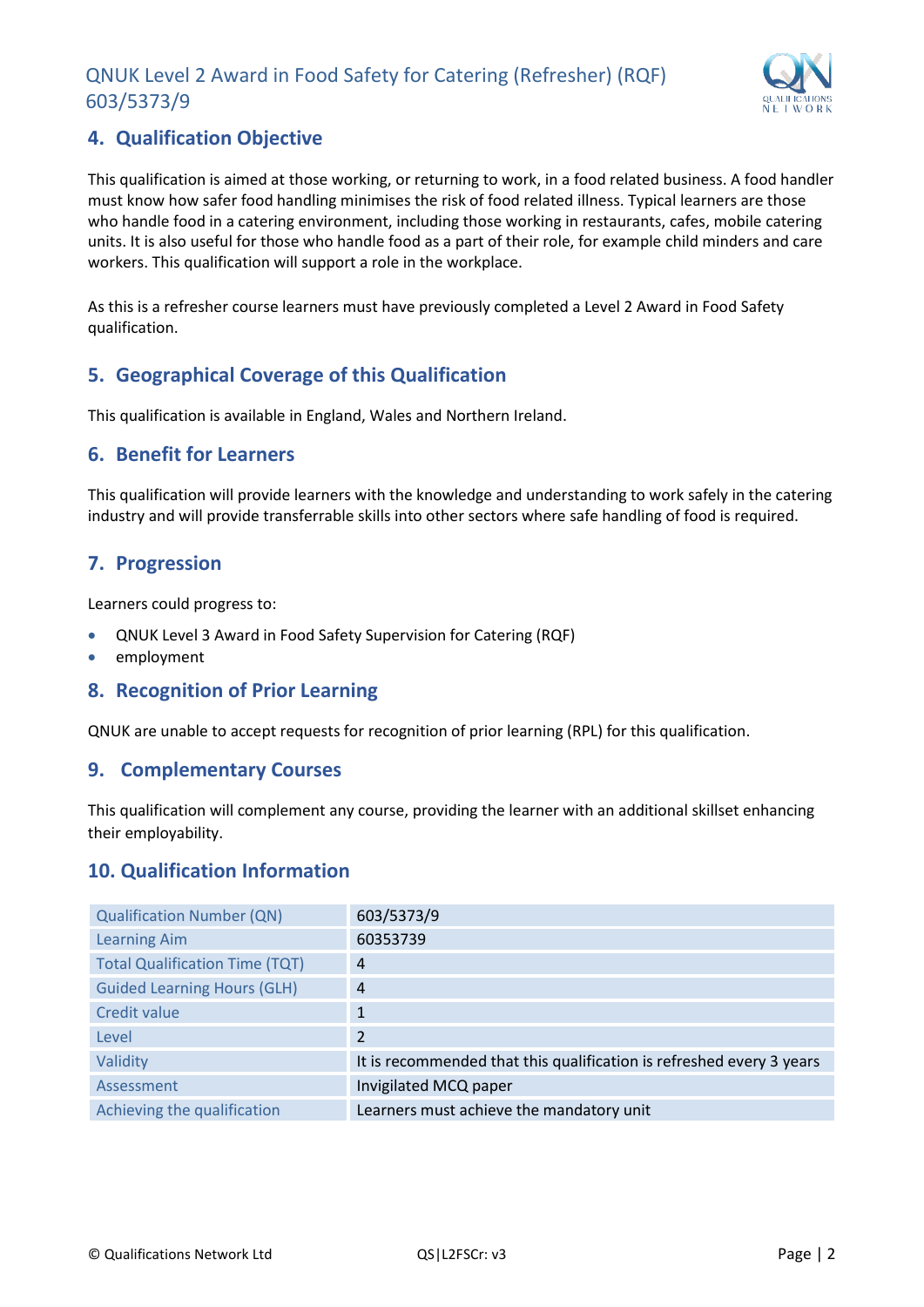

# <span id="page-4-0"></span>**11. Qualification Structure**

| Unit No.               | <b>Unit Title</b>                                  | Level | <b>Credit</b> | <b>GLH</b> |
|------------------------|----------------------------------------------------|-------|---------------|------------|
| <b>Mandatory units</b> |                                                    |       |               |            |
| F/617/9055             | Principles of Food Safety for Catering - Refresher |       |               |            |

The learning outcomes for the qualification may be found in Appendix 1. The Assessment Guidance details the assessment criteria which are used to determine if a learner has met the requirements of the learning outcomes. Further depth of coverage is also provided in the Assessment Guidance.

# <span id="page-4-1"></span>**12. Learner Entry Requirements**

Learners must have previously completed a Level 2 Award in Food Safety qualification.

Entry is at the discretion of the centre; however, learners should be aged 14 years and over to take this qualification.

Learners must have sufficient command of the English language to understand and undertake the recommended assessment methods for this qualification.

There are no other pre-requisites for this qualification. However, learners should be able to work at level 1 and above.

# <span id="page-4-2"></span>**13. Delivery**

This qualification is delivered in a face-to-face setting over a half-day period. Learners should complete the qualification within 2 weeks.

#### <span id="page-4-3"></span>**Venue Requirements**

The training venue should be suitable for learning and meet all relevant Health and Safety requirements.

#### <span id="page-4-4"></span>**Blended Learning**

Blended learning is acceptable for this qualification provided suitable controls are in place to ensure learners complete all elements.

#### <span id="page-4-5"></span>**Trainer to Learner Ratio**

The maximum Trainer to learner ratio for this qualification is 1:20; however, a preferred maximum of 16 is recommended.

# <span id="page-4-6"></span>**14. Centre Personnel Requirements**

This qualification is delivered by suitably qualified trainers.

All those who deliver and assess this qualification must:

- 1. Hold a Degree or DipHE in a related subject such as:
	- a. Food Science
	- b. Environmental Health
	- c. Home Economics
	- d. Microbiology; or
- 2. Hold a HNC/D in a related subject (as outlined above); or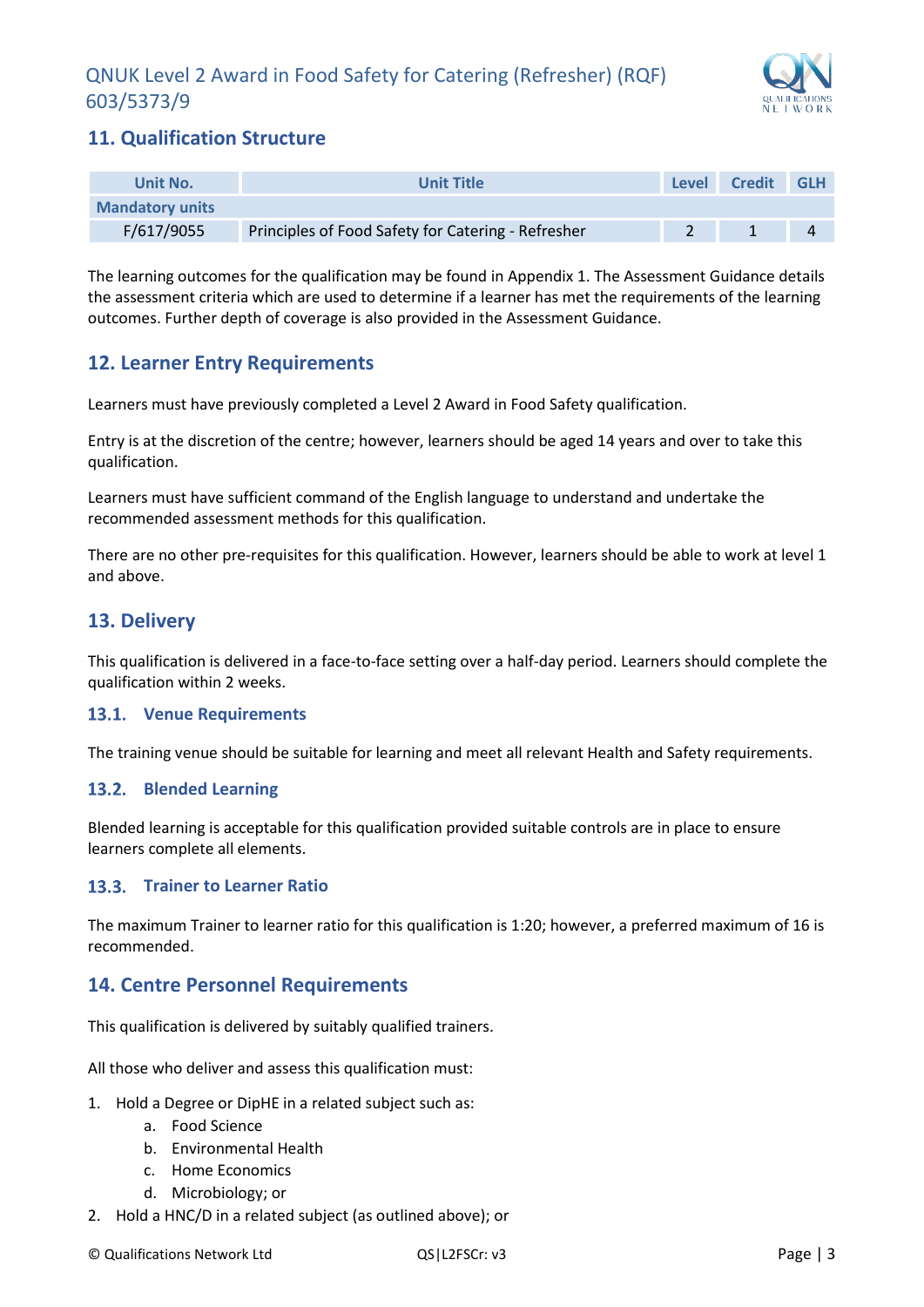

- 3. Hold a Level 3 or 4 regulated qualification in Food Safety; or
- 4. Hold a Graduate Diploma in Food Science and Technology of the Institute of Food Science and Technology
- 5. Hold one of the following qualifications or their recognised equivalent:
	- a. Cert Ed/PGCE/B Ed/M Ed
	- b. CTLLS/DTLLS
	- c. PTLLS
	- d. Further and Adult Education Teacher's Certificate
	- e. IHCD Instructional Methods
	- f. IHCD Instructor Certificate
	- g. S/NVQ level 3 in Training and Development
	- h. S/NVQ level 4 in Training and Development
	- i. TQFE (Teaching Qualification for Further Education)
	- j. English National Board 998
	- k. Nursing Mentorship qualifications
	- l. NOCN Tutor Assessor Award
	- m. Level 3 Award in Education and Training (QCF/RQF)
	- n. Level 4 Certificate in Education and Training (QCF/RQF)
	- o. Level 5 Diploma in Education and Training (QCF/RQF)
	- p. Accredited Qualifications based on the Learning and Development NOS 7 Facilitate Individual Learning and Development
	- q. Training Group A22, B22, C21, C23, C24
	- r. SQA Accredited Planning and Delivering Learning Sessions to Groups
	- s. CIEH professional Trainers Certificate
- 6. Show current evidence of continuing professional development in teaching, assessment and the subject matter.

#### **Internal Quality Assurance Requirements**

Each centre must have access to a suitably qualified IQA. The IQA cannot verify the delivery or assessment of individual learners or cohorts of learners where the IQA has been involved in the delivery or assessment of the qualification for those learners.

All those who are involved with the quality assurance of this qualification internally must:

- 1. have up-to-date working knowledge and experience of best practice in assessment and quality assurance;
- 2. meet the delivery staff requirements for this qualification:
- 3. hold one of the following internal quality assurance qualifications or their recognised equivalent:
	- a. Level 4 Award in Internal Quality Assurance of Assessment Processes and Practice (QCF/RQF); or
	- b. Level 4 Certificate in Leading the Internal Quality Assurance of Assessment Processes and Practice (QCF/RQF); or
	- c. V1 Conduct internal quality assurance of the assessment process; or
	- d. D34 Internally verify the assessment process; or
	- e. A one day IQA CPD event from an Awarding Organisation; and
- 4. show current evidence of continuing professional development in assessment, quality assurance and the subject matter.

# <span id="page-5-0"></span>**15. Assessment Requirements**

Learners are assessed for this qualification through: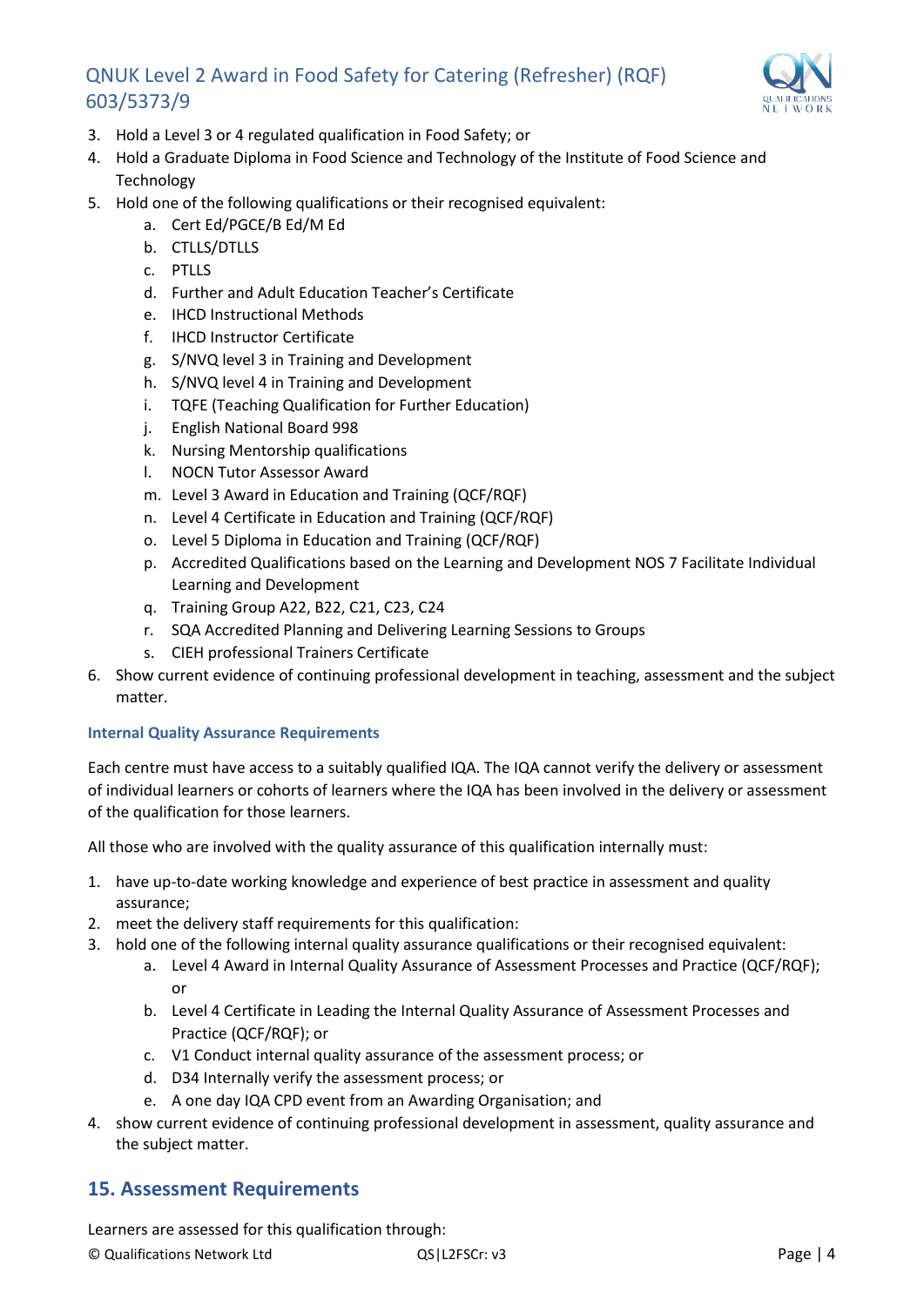

## <span id="page-6-0"></span>**15.1. Multiple-Choice Question Paper**

The MCQ paper will be taken under examination conditions, i.e. learners will sit a minimum of 1.25 metres apart, will not confer during the examination and no electronic devices (such as mobile phones) or books, including dictionaries, will be permitted.

| Language of assessment | English     |
|------------------------|-------------|
| Duration               | 30 minutes  |
| Pass mark              | 70% (14/20) |
| Grading                | Pass/Fail   |

Example MCQs are included at Appendix 2.

#### <span id="page-6-1"></span>**16. Moderation**

The level of external moderation required for this qualification will be risk based and in line with the Centre Assessment Standards Scrutiny Strategy applicable to this qualification.

There may be situations within the centre devised assessment methodology that require observations, in these situations QNUK EQA Department will also require to conduct verification visits to ensure the accuracy and consistency of assessment decisions.

QNUK EQA Department will advise the centre of the required levels of moderation/verification to anticipate for this qualification upon centre approval for delivery.

## <span id="page-6-2"></span>**17. Reasonable Adjustments**

Learners are required to complete the assessments in a manner appropriate to the purpose of the qualification.

The prescribed assessment methods for this qualification should not unfairly disadvantage learners who would otherwise be able to demonstrate competence in line with the purpose of the qualification. Learners should contact their centre to discuss reasonable adjustment if they feel the prescribed assessment methods would disadvantage them.

## <span id="page-6-3"></span>**18. Results**

The centre is required to submit learner results within 10 working days of assessment to Qualifications Network UK for moderation. We will issue verified results and appropriate certification to the approved centre within 7 working days of receiving the results. Centres will forward results and/or certificates to learners, who can expect to receive them within 20 working days of taking the assessment. If learners have not received results and/or certificates within 25 working days, they should contact the centre in the first instance.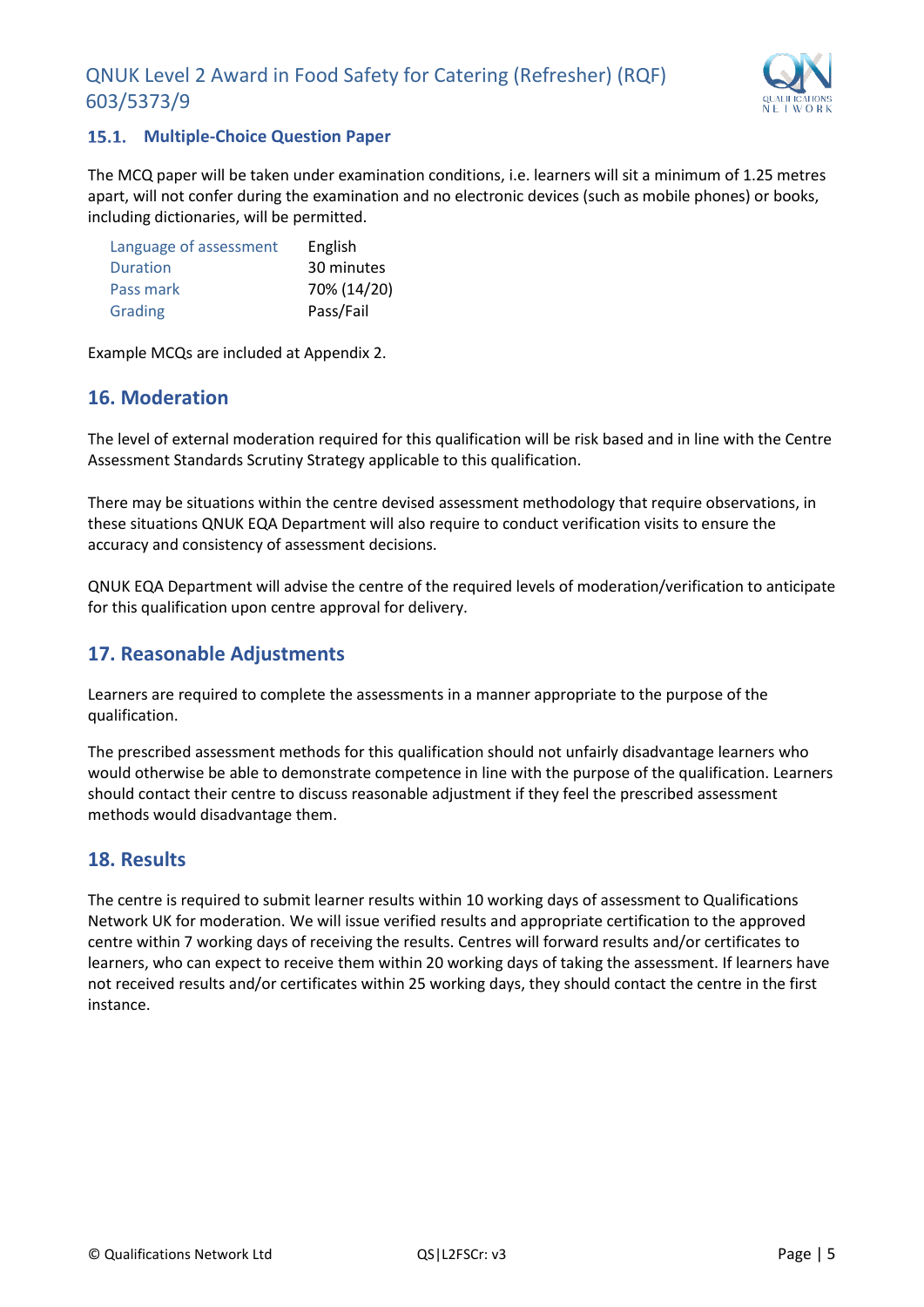

# <span id="page-7-0"></span>**Appendix 1: Units**

#### **Unit 1 Principles of Food Safety for Catering - Refresher (F/617/9055)**

#### **Unit Summary**

This unit refreshes understanding of how to take personal responsibility for food safety and how to keep food safe in a catering environment. The importance of maintaining personal health and hygiene and how to keep working areas clean and hygienic in a catering environment is also revisited here.

**1. The learner will:** Understand how individuals can take personal responsibility for food safety within a catering environment

| <b>Assessment Guidance</b> |                                                                                 | <b>Types of</b><br><b>Evidence</b> |
|----------------------------|---------------------------------------------------------------------------------|------------------------------------|
| 1.1                        | Outline the importance of food safety procedures                                | <b>MCQ</b>                         |
| 1.2                        | Describe how to report food safety hazards, infestations and food spoilage      | MCQ                                |
| 1.3                        | Outline the legal responsibilities of food handlers and food business operators | <b>MCQ</b>                         |

**2. The learner will:** Understand the importance of maintaining personal health and hygiene in a catering environment

|     | <b>Assessment Guidance</b>                                | <b>Types of</b><br><b>Evidence</b> |
|-----|-----------------------------------------------------------|------------------------------------|
| 2.1 | Explain the importance of personal hygiene in food safety | <b>MCQ</b>                         |
| 2.2 | Describe effective personal hygiene practices             | <b>MCQ</b>                         |

**3. The learner will:** Know how the working areas are kept clean and hygienic within the catering environment

| <b>Assessment Guidance</b> |                                                                                                    | <b>Types of</b><br><b>Evidence</b> |
|----------------------------|----------------------------------------------------------------------------------------------------|------------------------------------|
| 3.1                        | Explain how to keep the work area and equipment clean and tidy                                     | <b>MCQ</b>                         |
| 3.2                        | State how workflow, work surfaces and equipment can reduce contamination risks<br>and aid cleaning | <b>MCQ</b>                         |
| 3.3                        | Outline the importance of pest control                                                             | <b>MCQ</b>                         |

| 4. The learner will: Know how to keep food safe within a catering environment |                                                                             |                                    |
|-------------------------------------------------------------------------------|-----------------------------------------------------------------------------|------------------------------------|
|                                                                               | <b>Assessment Guidance</b>                                                  | <b>Types of</b><br><b>Evidence</b> |
| 4.1                                                                           | Identify the risk to food safety from contamination and cross-contamination | <b>MCQ</b>                         |
| 4.2                                                                           | Explain how to deal with food spoilage                                      | <b>MCQ</b>                         |
| 4.3                                                                           | Describe safe food handling practices and procedures                        | <b>MCQ</b>                         |
| 4.4                                                                           | Explain the importance of temperature controls                              | <b>MCQ</b>                         |
| 4.5                                                                           | Describe stock control procedures                                           | <b>MCQ</b>                         |

**Rationale for level**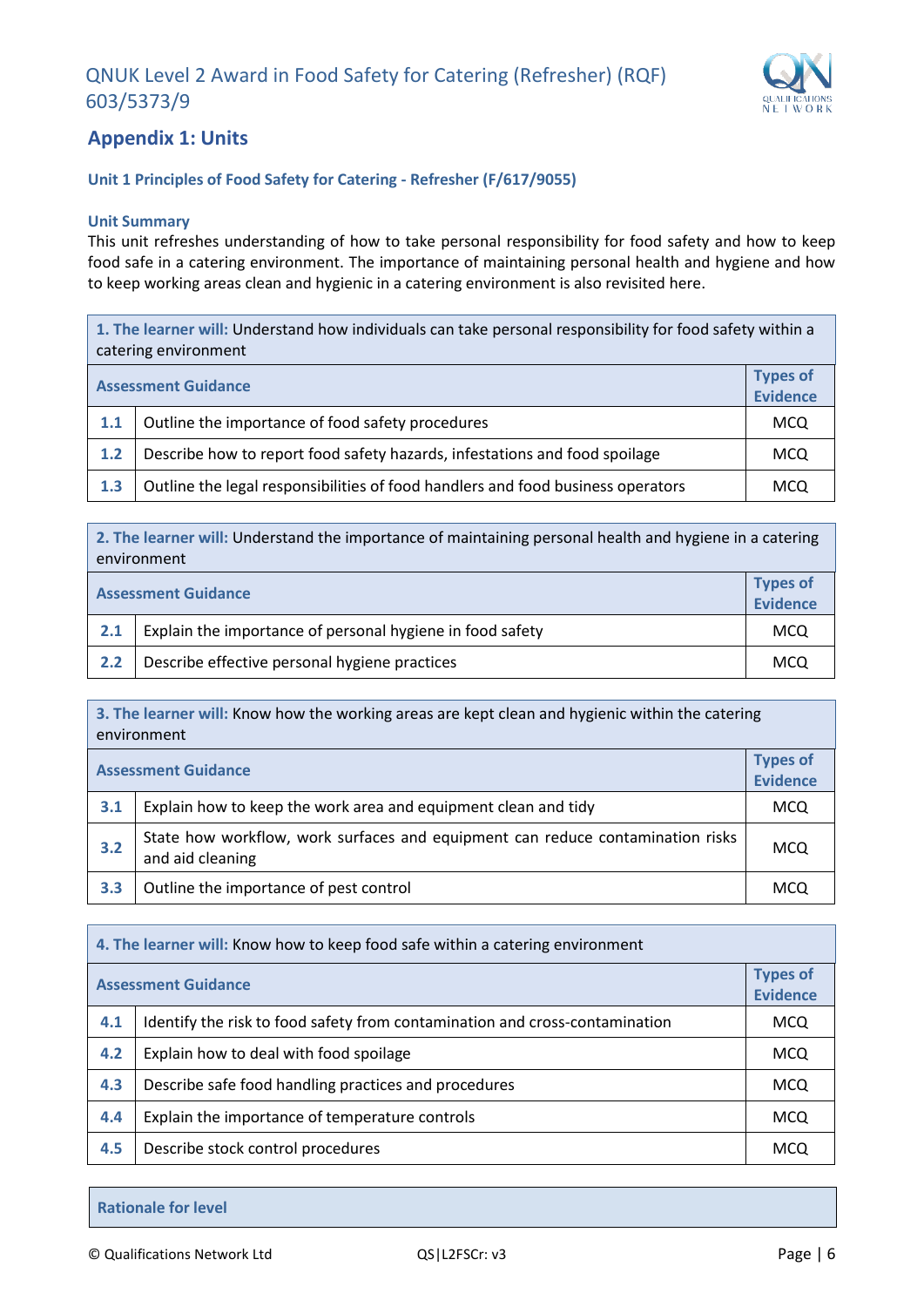

|                | <b>Level</b> | <b>Emphasis</b> | <b>Comments</b> |
|----------------|--------------|-----------------|-----------------|
| Knowledge      |              | Strong          |                 |
| <b>Skills</b>  | N/A          | N/A             |                 |
| <b>Overall</b> |              |                 |                 |

| <b>Rationale for TUT and credit</b> |              |                 |  |  |
|-------------------------------------|--------------|-----------------|--|--|
|                                     | <b>Hours</b> | <b>Comments</b> |  |  |
| <b>Guided learning</b>              | 4            |                 |  |  |
| <b>Directed study</b>               | N/A          |                 |  |  |
| <b>Independent study</b>            | N/A          |                 |  |  |
| <b>Non invigilated assessment</b>   | N/A          |                 |  |  |
| <b>TQT:</b>                         | 4            | <b>Credit:</b>  |  |  |

|        | What needs to be learnt?                                                                                                                                                                                                                                                                                                                                                                                                                                                                                                                                                                                                                                                                                                           |  |  |
|--------|------------------------------------------------------------------------------------------------------------------------------------------------------------------------------------------------------------------------------------------------------------------------------------------------------------------------------------------------------------------------------------------------------------------------------------------------------------------------------------------------------------------------------------------------------------------------------------------------------------------------------------------------------------------------------------------------------------------------------------|--|--|
| Unit 1 |                                                                                                                                                                                                                                                                                                                                                                                                                                                                                                                                                                                                                                                                                                                                    |  |  |
| 1.1    | The importance of food safety procedures including preventing food related illness; the negative<br>impacts of unsafe food handling on the business and individuals; benefits of safe food handling to<br>individuals and the business; identify unsafe practices; importance of compliance with legislative<br>requirements.                                                                                                                                                                                                                                                                                                                                                                                                      |  |  |
| 1.2    | How to report food safety hazards, infestations and food spoilage including how to define<br>hazards; give examples of food safety hazards including biological, physical, chemical and<br>allergenic; company reporting procedures; the role of the Food Standards Agency and<br>Environmental Health practitioners.                                                                                                                                                                                                                                                                                                                                                                                                              |  |  |
| 1.3    | The legal responsibilities of food handlers and food business operators including:<br>Those outlined by the food safety act 1990; food safety (Northern Ireland) order 1991; food<br>٠<br>hygiene regulations<br>Responsibility to ensure food is not harmful to health, and complies with food safety<br>$\bullet$<br>standards<br>Provision of adequate training for food handlers as well as welfare and handwashing<br>$\bullet$<br>facilities; responsibility to report personal illness<br>Responsibility to cooperate with enforcement officers and understand their powers e.g. To<br>$\bullet$<br>access, take sample and photographs<br>Responsibility to maintain accurate records related to food safety systems.<br>٠ |  |  |
| 2.1    | The importance of personal hygiene in food safety including reduction and prevention of<br>contamination; importance of handwashing and minimal handling of food; good personal<br>hygiene practices e.g. Not touching face, clothes etc. Use of PPE.                                                                                                                                                                                                                                                                                                                                                                                                                                                                              |  |  |

 $\mathbb{R}^n$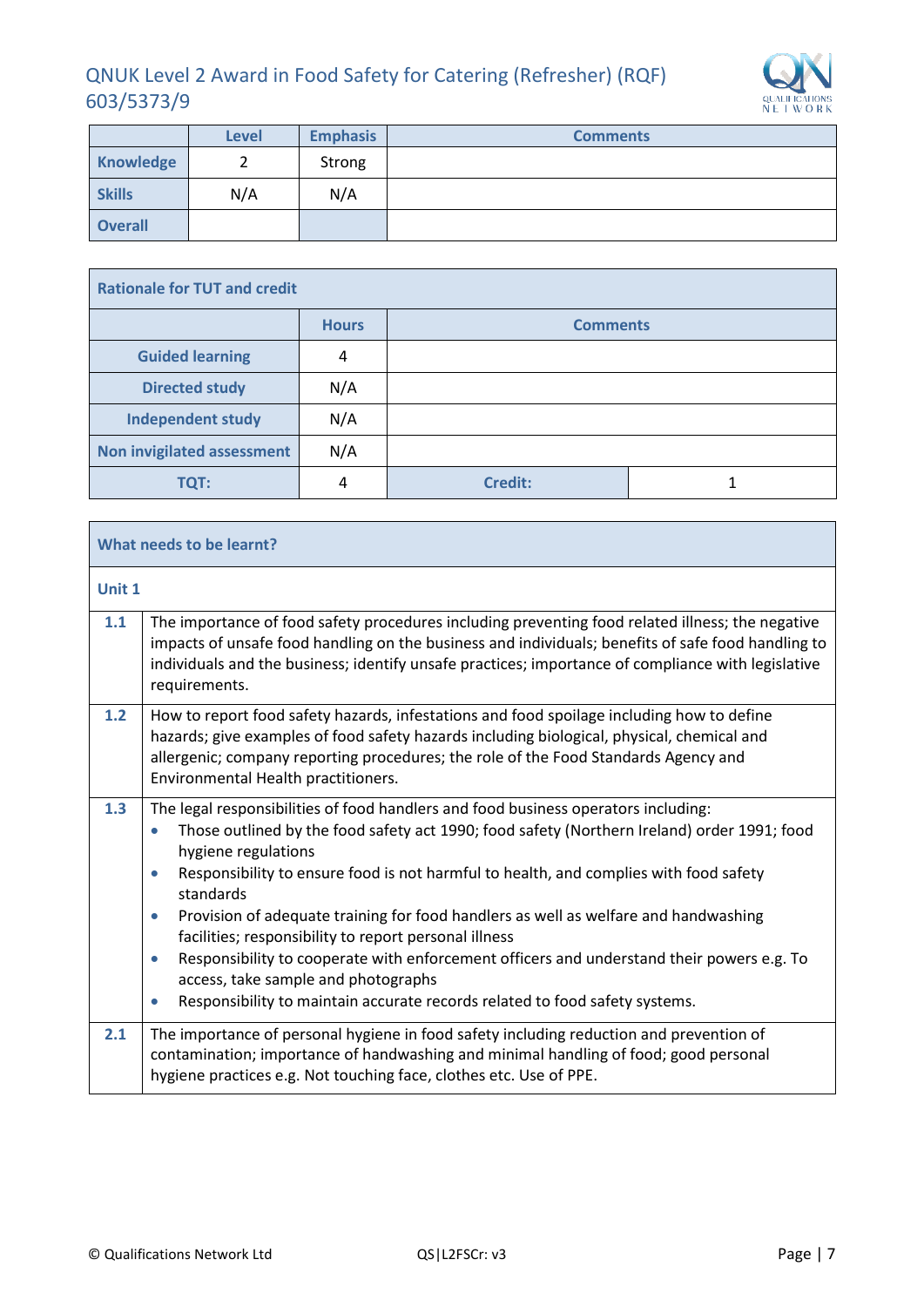

| 2.2 | The effective personal hygiene practices including:<br>Protective clothing: should be clean; light coloured clothing with no pockets is preferred; do<br>not wear PPE to or from work or on breaks.<br>Handwashing: should be frequent; know when to wash hands and use an appropriate<br>$\bullet$<br>technique; use of warm water and soap and suitable drying.<br>Personal illness: importance of reporting personal illness and illness in family; importance of<br>$\bullet$<br>being symptom free for 48 Hours; do not touch cuts and wounds; keep covered with visible<br>waterproof dressing. |
|-----|-------------------------------------------------------------------------------------------------------------------------------------------------------------------------------------------------------------------------------------------------------------------------------------------------------------------------------------------------------------------------------------------------------------------------------------------------------------------------------------------------------------------------------------------------------------------------------------------------------|
| 3.1 | How to keep the work area and equipment clean and tidy including reasons for cleaning; purpose<br>of detergents, disinfectants and sanitisers; cleaning techniques; the importance of the correct<br>sequence of cleaning; process of "clear and clean as you go"; where to find information about<br>the chemical and its safe use; risk of cross contamination if chemicals contaminate food or<br>residue is left on food preparation surfaces.                                                                                                                                                    |
| 3.2 | How workflow, work surfaces and equipment can reduce contamination risks and aid cleaning<br>including:<br>Adequate lighting and ventilation<br>Adequate hand washing facilities<br>Work surfaces e.g. Durable, smooth<br>$\bullet$<br>Colour coding<br>$\bullet$                                                                                                                                                                                                                                                                                                                                     |
| 3.3 | The importance of pest control including being able to identify common food pests and signs of<br>an infestation; requirement for reporting food pests; identify common controls methods for<br>reducing food pests.                                                                                                                                                                                                                                                                                                                                                                                  |
| 4.1 | The risk to food safety from contamination and cross-contamination understanding each term<br>and giving examples for each; giving examples of how the risk of contamination can be reduced;<br>terms include: microbial, chemical, physical, allergenic hazards, vehicles of contamination                                                                                                                                                                                                                                                                                                           |
| 4.2 | How to deal with food spoilage including knowing common signs of food spoilage and how to<br>manage and separate spoiled food.                                                                                                                                                                                                                                                                                                                                                                                                                                                                        |
| 4.3 | Safe food handling practices and procedures including being able to identify high and low risk<br>foods; the importance of temperature and time controls; explain safe handling in relation to<br>preparing, cooking, chilling, reheating, displaying, storing freezing, refrigerating and thawing.                                                                                                                                                                                                                                                                                                   |
| 4.4 | Explain the importance of temperature controls including the importance of knowing the danger<br>zone; minimum temperatures for hot holding and maximum temperature for holding cold foods.                                                                                                                                                                                                                                                                                                                                                                                                           |
| 4.5 | Stock control procedures including ensuring suppliers are reputable, checking deliveries,<br>appropriate storage environment, date labelling, understanding the terms best before and use<br>by; stock rotation and why this is important.                                                                                                                                                                                                                                                                                                                                                            |